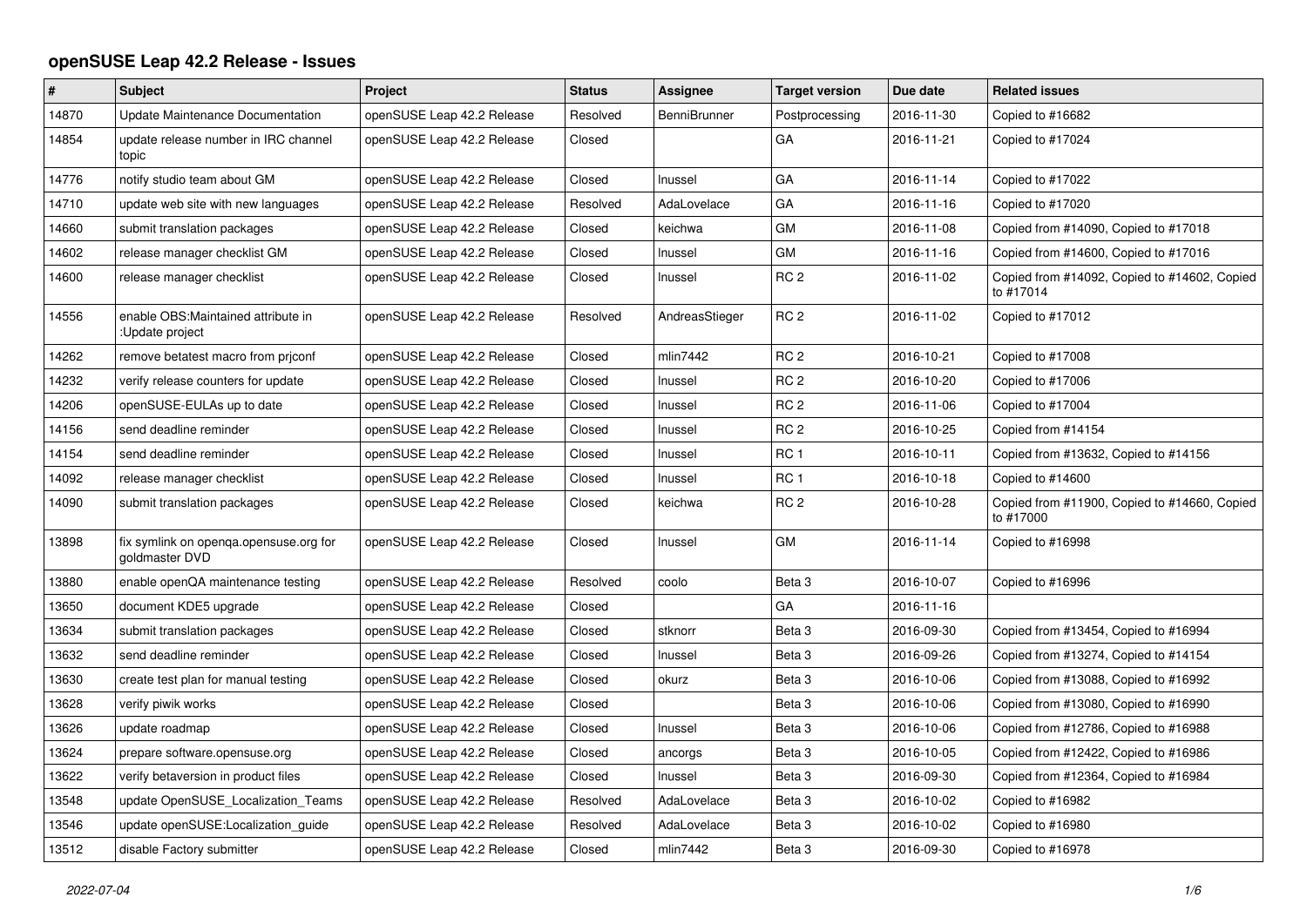| #     | <b>Subject</b>                                                                          | Project                    | <b>Status</b> | Assignee    | <b>Target version</b> | Due date   | <b>Related issues</b>                                     |
|-------|-----------------------------------------------------------------------------------------|----------------------------|---------------|-------------|-----------------------|------------|-----------------------------------------------------------|
| 13506 | figure out what to do about yast self<br>updates                                        | openSUSE Leap 42.2 Release | Closed        | Inussel     |                       | 2016-09-14 |                                                           |
| 13454 | submit translation packages                                                             | openSUSE Leap 42.2 Release | Closed        | keichwa     | Beta 2                | 2016-09-16 | Copied from #13452, Copied to #13634, Copied<br>to #16974 |
| 13452 | submit translation packages                                                             | openSUSE Leap 42.2 Release | Resolved      |             | Beta 1                | 2016-08-26 | Copied from #11900, Copied to #13454, Copied<br>to #16972 |
| 13450 | Create social media backgrounds and<br>badges                                           | openSUSE Leap 42.2 Release | Closed        |             | GA                    | 2016-11-14 | Copied from #9068, Copied to #16696                       |
| 13448 | translate social media messages                                                         | openSUSE Leap 42.2 Release | Closed        |             | GA                    | 2016-11-14 | Copied from #9060, Copied to #16970                       |
| 13444 | Make sure we have the right people<br>prepared to send out the social media<br>messages | openSUSE Leap 42.2 Release | Resolved      | ddemaio     | GA                    | 2016-11-14 | Copied from #9056, Copied to #16968                       |
| 13440 | Social media marketing                                                                  | openSUSE Leap 42.2 Release | Resolved      | ddemaio     | GA                    | 2016-11-14 | Copied from #9052, Copied to #16694                       |
| 13438 | release party poster                                                                    | openSUSE Leap 42.2 Release | Closed        |             | GA                    | 2016-11-09 | Copied from #9050, Copied to #16964                       |
| 13436 | Create event pages on Facebook,<br>Google+                                              | openSUSE Leap 42.2 Release | Rejected      | ddemaio     | GA                    | 2016-11-09 | Copied from #9048, Copied to #16962                       |
| 13434 | Update release party wiki pages                                                         | openSUSE Leap 42.2 Release | Resolved      | AdaLovelace | GA                    | 2016-11-09 | Copied from #9046, Copied to #16960                       |
| 13432 | Write release party invitation article                                                  | openSUSE Leap 42.2 Release | Resolved      | ddemaio     | GA                    | 2016-11-09 | Copied from #9044, Copied to #16958                       |
| 13430 | <b>Release Parties</b>                                                                  | openSUSE Leap 42.2 Release | Resolved      | ddemaio     | GA                    | 2016-11-09 | Copied from #9042, Copied to #16956                       |
| 13422 | software.opensuse.org                                                                   | openSUSE Leap 42.2 Release | Closed        | ancorgs     | GA                    | 2016-11-16 | Copied from #8764, Copied to #16954                       |
| 13420 | translate release announcement                                                          | openSUSE Leap 42.2 Release | Closed        |             | GA                    | 2016-11-11 | Copied from #9138, Copied to #16952                       |
| 13418 | Gather info from major pieces of our<br>release onto Major_features page                | openSUSE Leap 42.2 Release | Rejected      | ddemaio     | GA                    | 2016-11-09 | Copied from #9108, Copied to #16950                       |
| 13416 | Add features from distrowatch                                                           | openSUSE Leap 42.2 Release | Rejected      | ddemaio     | GA                    | 2016-11-09 | Copied from #9106, Copied to #16948                       |
| 13414 | Get technical review                                                                    | openSUSE Leap 42.2 Release | Resolved      | ddemaio     | GA                    | 2016-11-09 | Copied from #9104, Copied to #16946                       |
| 13412 | Get features page finished                                                              | openSUSE Leap 42.2 Release | Resolved      | ddemaio     | GA                    | 2016-11-09 | Copied from #9102, Copied to #16944                       |
| 13410 | Move Major Features to feature guide<br>page                                            | openSUSE Leap 42.2 Release | Resolved      | ddemaio     | GA                    | 2016-11-09 | Copied from #9100, Copied to #16942                       |
| 13408 | Write the Feature Guide                                                                 | openSUSE Leap 42.2 Release | Resolved      | ddemaio     | GA                    | 2016-11-09 | Copied from #9098, Copied to #16940                       |
| 13406 | send press kit                                                                          | openSUSE Leap 42.2 Release | Resolved      | ddemaio     | GA                    | 2016-11-11 | Copied from #9096, Copied to #16938                       |
| 13404 | Assemble press kit.                                                                     | openSUSE Leap 42.2 Release | Resolved      | ddemaio     | GA                    | 2016-11-09 | Copied from #9094, Copied to #16936                       |
| 13402 | Write 'reviewers guide', the mail for the<br>press                                      | openSUSE Leap 42.2 Release | Resolved      | ddemaio     | GA                    | 2016-11-07 | Copied from #9092, Copied to #16934                       |
| 13400 | Create list of people who can be<br>interviewed                                         | openSUSE Leap 42.2 Release | Resolved      | ddemaio     | GA                    | 2016-11-16 | Copied from #9090, Copied to #16932                       |
| 13398 | Create a Press Kit and send it to the press                                             | openSUSE Leap 42.2 Release | Resolved      | ddemaio     | GA                    | 2016-11-16 | Copied from #9088, Copied to #16930                       |
| 13396 | Get quotes from important people                                                        | openSUSE Leap 42.2 Release | Resolved      | ddemaio     | GA                    | 2016-11-07 | Copied from #9086, Copied to #16928                       |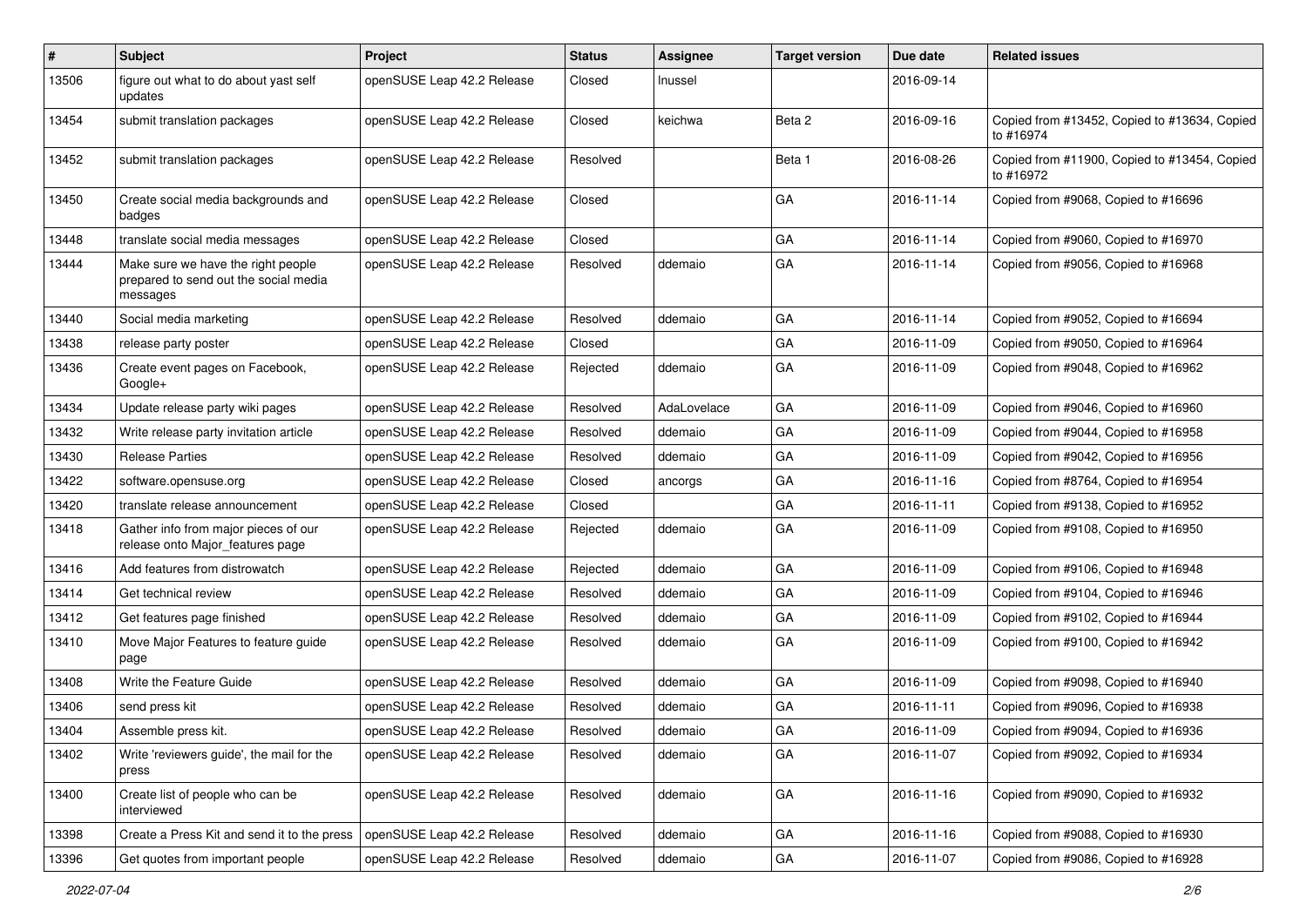| $\sharp$ | <b>Subject</b>                                                            | Project                    | <b>Status</b> | Assignee    | <b>Target version</b> | Due date   | <b>Related issues</b>               |
|----------|---------------------------------------------------------------------------|----------------------------|---------------|-------------|-----------------------|------------|-------------------------------------|
| 13394    | Let our PR Agencies have one last look at<br>the announcement             | openSUSE Leap 42.2 Release | Rejected      | ddemaio     | GA                    | 2016-11-09 | Copied from #9084, Copied to #16926 |
| 13392    | Get feedback on the draft press announce                                  | openSUSE Leap 42.2 Release | Resolved      | ddemaio     | GA                    | 2016-11-04 | Copied from #9082, Copied to #16924 |
| 13390    | Create a draft press announcement                                         | openSUSE Leap 42.2 Release | Resolved      | ddemaio     | GA                    | 2016-11-04 | Copied from #9080, Copied to #16922 |
| 13388    | <b>Write Press Announcement</b>                                           | openSUSE Leap 42.2 Release | Resolved      | ddemaio     | GA                    | 2016-11-09 | Copied from #9078, Copied to #16920 |
| 13386    | Write community announcement for<br>news.o.o                              | openSUSE Leap 42.2 Release | Resolved      | ddemaio     | GA                    | 2016-11-09 | Copied from #9076, Copied to #16918 |
| 13384    | Get screenshots taken                                                     | openSUSE Leap 42.2 Release | Resolved      | ddemaio     | GA                    | 2016-11-09 | Copied from #9074, Copied to #16916 |
| 13372    | update wiki                                                               | openSUSE Leap 42.2 Release | Resolved      | bmwiedemann | GA                    | 2016-11-16 | Copied from #9136, Copied to #16910 |
| 13370    | update shop.opensuse.org                                                  | openSUSE Leap 42.2 Release | Closed        |             | GA                    | 2016-11-16 | Copied from #9134, Copied to #16908 |
| 13368    | request new box image and link                                            | openSUSE Leap 42.2 Release | Resolved      | bmwiedemann | GA                    | 2016-11-16 | Copied from #9132, Copied to #16906 |
| 13366    | shop.opensuse.org                                                         | openSUSE Leap 42.2 Release | Closed        |             | GA                    | 2016-11-16 | Copied from #9130, Copied to #16904 |
| 13364    | notify mirror admins                                                      | openSUSE Leap 42.2 Release | Resolved      | Inussel     | GA                    | 2016-11-11 | Copied from #9382, Copied to #16902 |
| 13362    | set up update-test project                                                | openSUSE Leap 42.2 Release | Closed        |             | GA                    | 2016-11-16 | Copied from #9304, Copied to #16900 |
| 13360    | adjust knapsack for GM                                                    | openSUSE Leap 42.2 Release | Closed        | aplanas     | GA                    | 2016-11-11 | Copied from #9152, Copied to #16898 |
| 13356    | change openSUSE-current                                                   | openSUSE Leap 42.2 Release | Closed        |             | GA                    | 2016-11-16 | Copied from #9148, Copied to #16896 |
| 13354    | Switch count down to hourly rendering                                     | openSUSE Leap 42.2 Release | Closed        |             | GA                    | 2016-11-16 | Copied from #9146, Copied to #16894 |
| 13350    | make GM images available                                                  | openSUSE Leap 42.2 Release | Closed        |             | GA                    | 2016-11-11 | Copied from #9142, Copied to #16892 |
| 13348    | install google alerts                                                     | openSUSE Leap 42.2 Release | Resolved      | ddemaio     | GA                    | 2016-11-16 | Copied from #9140, Copied to #16890 |
| 13346    | Update the rsync modules to include new<br>ISO and repo                   | openSUSE Leap 42.2 Release | Closed        | gschlotter  | GA                    | 2016-11-14 | Copied from #9128, Copied to #16888 |
| 13344    | Publish an article asking people to help<br>promote the upcoming release. | openSUSE Leap 42.2 Release | Rejected      | ddemaio     | GA                    | 2016-09-29 | Copied from #9126, Copied to #16886 |
| 13342    | Adapt http://mirrors.opensuse.org to list<br>the new release              | openSUSE Leap 42.2 Release | Resolved      | gschlotter  | GA                    | 2016-11-05 | Copied from #8772, Copied to #16884 |
| 13340    | get openSUSE in the Cloud                                                 | openSUSE Leap 42.2 Release | Closed        |             | GA                    | 2016-11-16 | Copied from #8728, Copied to #16882 |
| 13338    | tell maintenance&security about GM                                        | openSUSE Leap 42.2 Release | Closed        |             | GA                    | 2016-11-11 | Copied from #8726, Copied to #16880 |
| 13336    | ask maintenance to remove the test<br>updates                             | openSUSE Leap 42.2 Release | Closed        |             | GA                    | 2016-11-15 | Copied from #8724, Copied to #16878 |
| 13334    | sync the release to the mirrors                                           | openSUSE Leap 42.2 Release | Closed        |             | GA                    | 2016-11-11 | Copied from #8722, Copied to #16876 |
| 13332    | find external BT seeders                                                  | openSUSE Leap 42.2 Release | Closed        |             | GA                    | 2016-11-14 | Copied from #8718                   |
| 13330    | remind opensuse.org admins of release                                     | openSUSE Leap 42.2 Release | Closed        |             | GA                    | 2016-11-14 | Copied from #8716, Copied to #16872 |
| 13328    | marketing brainstorm session                                              | openSUSE Leap 42.2 Release | Resolved      | ddemaio     | GA                    | 2016-10-26 | Copied from #8714, Copied to #16870 |
| 13326    | communicate GM issues to marketing                                        | openSUSE Leap 42.2 Release | Resolved      | ddemaio     | GA                    | 2016-11-16 | Copied from #8712, Copied to #16868 |
| 13324    | publish docu                                                              | openSUSE Leap 42.2 Release | Closed        |             | GA                    | 2016-11-16 | Copied from #8710, Copied to #16866 |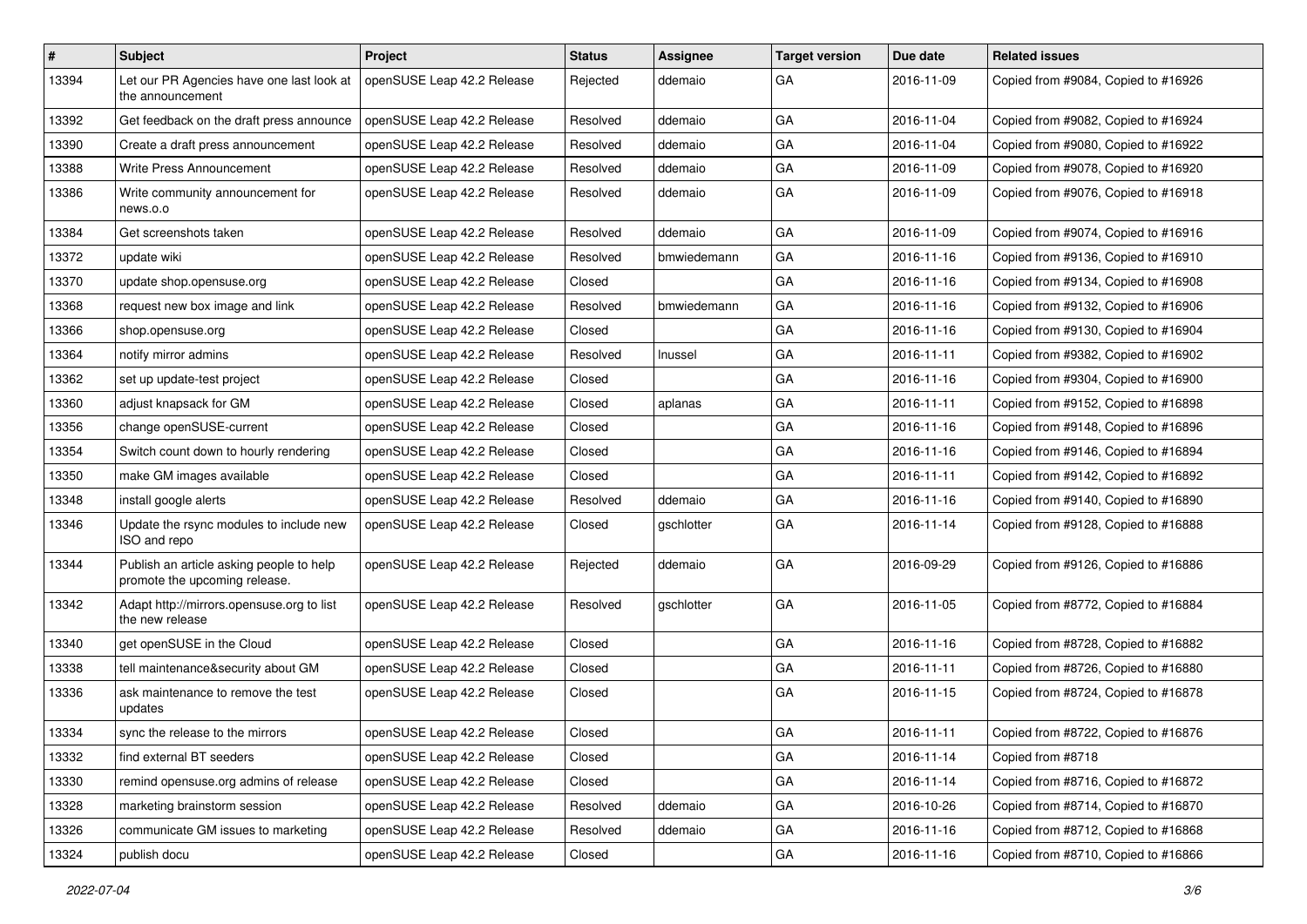| $\vert$ # | <b>Subject</b>                                             | Project                    | <b>Status</b> | Assignee     | <b>Target version</b> | Due date   | <b>Related issues</b>                                                                         |
|-----------|------------------------------------------------------------|----------------------------|---------------|--------------|-----------------------|------------|-----------------------------------------------------------------------------------------------|
| 13320     | fix upgrade instructions in wiki                           | openSUSE Leap 42.2 Release | Resolved      | AdaLovelace  | GA                    | 2016-11-13 | Copied from #9038, Copied to #16864                                                           |
| 13318     | create basic wiki structure for new release                | openSUSE Leap 42.2 Release | Resolved      | AdaLovelace  | GA                    | 2016-10-20 | Copied from #9036, Copied to #16862                                                           |
| 13316     | check all wiki pages on release day                        | openSUSE Leap 42.2 Release | Closed        |              | GA                    | 2016-11-16 | Copied from #9034, Copied to #16860                                                           |
| 13314     | install Leap 42.2 wiki pages as default                    | openSUSE Leap 42.2 Release | Closed        |              | GA                    | 2016-11-13 | Copied from #9032, Copied to #16858                                                           |
| 13312     | update wiki pages                                          | openSUSE Leap 42.2 Release | Closed        | AdaLovelace  | GA                    | 2016-11-17 | Copied from #9030, Copied to #16856                                                           |
| 13310     | move previous release to archive                           | openSUSE Leap 42.2 Release | Resolved      | AdaLovelace  | GA                    | 2016-11-13 | Copied from #9028, Copied to #16854                                                           |
| 13308     | update opensuse wiki                                       | openSUSE Leap 42.2 Release | Resolved      | AdaLovelace  | GA                    | 2016-11-17 | Copied from #9026, Copied to #16852                                                           |
| 13274     | send deadline reminder                                     | openSUSE Leap 42.2 Release | Closed        | Inussel      | Beta 2                | 2016-09-09 | Copied to #13632                                                                              |
| 13264     | <b>Security Audit</b>                                      | openSUSE Leap 42.2 Release | Closed        |              | GM                    | 2016-11-18 | Copied from #13262, Copied to #16850                                                          |
| 13262     | <b>Security Audit</b>                                      | openSUSE Leap 42.2 Release | Closed        | msmeissn     | RC <sub>1</sub>       | 2016-10-24 | Copied from #13260, Copied to #13264, Copied<br>to #16848                                     |
| 13260     | <b>Security Audit</b>                                      | openSUSE Leap 42.2 Release | Resolved      | msmeissn     | Beta 2                | 2016-09-15 | Copied to #13262, Copied to #16846                                                            |
| 13256     | disable iso download in openQA                             | openSUSE Leap 42.2 Release | Closed        |              | GA                    | 2016-11-15 | Copied to #16844                                                                              |
| 13254     | check which packages turned into a fork                    | openSUSE Leap 42.2 Release | Resolved      | dimstar      | Beta 2                | 2016-09-13 | Copied to #16842                                                                              |
| 13240     | evaluate results of manual testing with<br>release manager | openSUSE Leap 42.2 Release | Closed        |              | <b>GM</b>             | 2016-11-08 | Copied from #9308, Copied to #16840                                                           |
| 13238     | call to update release notes                               | openSUSE Leap 42.2 Release | Closed        | AdaLovelace  | <b>GM</b>             | 2016-11-08 | Copied from #9292, Copied to #16838                                                           |
| 13234     | merge back maintenance updates                             | openSUSE Leap 42.2 Release | Closed        |              | GM                    | 2016-11-09 | Copied from #9016, Copied to #16836                                                           |
| 13232     | remove test updates from the patterns                      | openSUSE Leap 42.2 Release | Closed        |              | <b>GM</b>             | 2016-11-09 | Copied from #4042, Copied to #16834                                                           |
| 13226     | create repo-md, ARCHIVES.gz,<br>ChangeLog, Is-IR.gz etc    | openSUSE Leap 42.2 Release | Closed        | Inussel      | Beta 1                | 2016-08-26 | Copied from #3450, Copied to #16832                                                           |
| 13224     | Publish announcement of Beta 1                             | openSUSE Leap 42.2 Release | Closed        | ddemaio      | Beta 1                | 2016-08-31 | Copied from #3440, Copied to #16830                                                           |
| 13190     | translate plasma-pk-updates                                | openSUSE Leap 42.2 Release | Closed        |              | Beta 2                | 2016-09-15 | Copied to #16828                                                                              |
| 13104     | <b>IPRQ</b>                                                | openSUSE Leap 42.2 Release | Closed        | Inussel      | <b>GM</b>             | 2016-11-11 | Copied from #4086, Copied to #16826                                                           |
| 13102     | tell nvidia packager to upload drivers                     | openSUSE Leap 42.2 Release | Closed        | sndirsch     | Beta 2                | 2016-09-21 | Copied from #4232, Copied to #16824                                                           |
| 13100     | Send Gold Master announcement for<br>developers            | openSUSE Leap 42.2 Release | Closed        |              | GM                    | 2016-11-11 | Copied from #4088, Copied to #16822                                                           |
| 13098     | check manual was generated for OSP                         | openSUSE Leap 42.2 Release | Closed        |              | GM                    | 2016-11-11 | Copied from #4084, Copied to #16820                                                           |
| 13096     | announce GM deadline internally                            | openSUSE Leap 42.2 Release | Closed        |              | <b>GM</b>             | 2016-11-04 | Copied from #4016, Copied to #16818                                                           |
| 13092     | create test plan for manual testing                        | openSUSE Leap 42.2 Release | Resolved      | okurz        | RC <sub>2</sub>       | 2016-11-02 | Copied from #13086                                                                            |
| 13090     | create test plan for manual testing                        | openSUSE Leap 42.2 Release | Closed        | maritawerner | RC <sub>1</sub>       | 2016-10-18 | Copied from #13086                                                                            |
| 13088     | create test plan for manual testing                        | openSUSE Leap 42.2 Release | Closed        | maritawerner | Beta 2                | 2016-09-21 | Copied from #13086, Copied to #13630                                                          |
| 13086     | create test plan for manual testing                        | openSUSE Leap 42.2 Release | Closed        | maritawerner | Beta 1                | 2016-08-31 | Copied from #11880, Copied to #13088, Copied<br>to #13090, Copied to #13092, Copied to #16816 |
| 13084     | verify piwik works                                         | openSUSE Leap 42.2 Release | Resolved      | ddemaio      | GA                    | 2016-11-16 | Copied from #13078, Copied to #16814                                                          |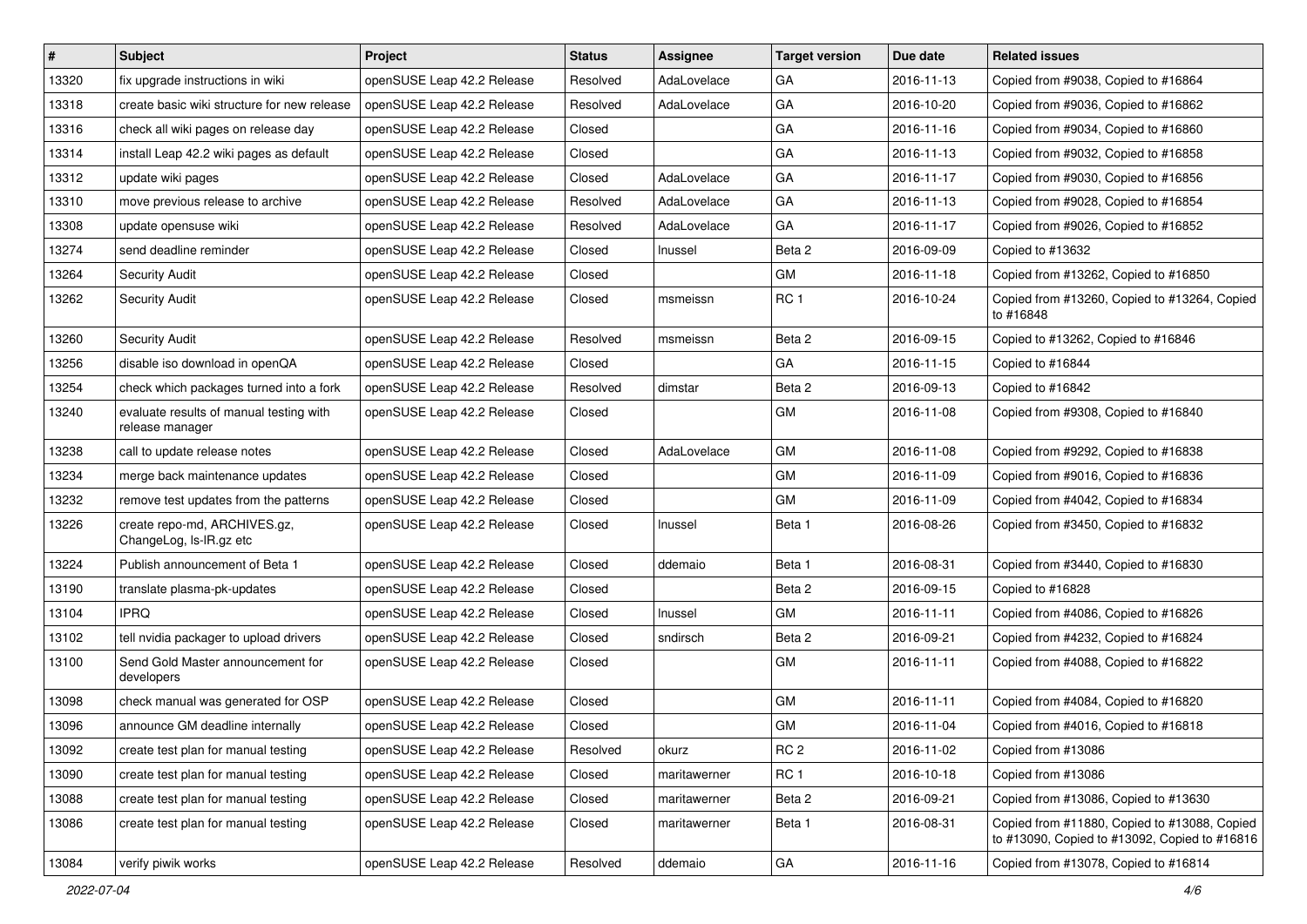| $\vert$ # | Subject                                 | <b>Project</b>             | <b>Status</b> | Assignee   | <b>Target version</b> | Due date   | <b>Related issues</b>                                                                         |
|-----------|-----------------------------------------|----------------------------|---------------|------------|-----------------------|------------|-----------------------------------------------------------------------------------------------|
| 13082     | verify piwik works                      | openSUSE Leap 42.2 Release | Closed        | ddemaio    | RC <sub>2</sub>       | 2016-11-02 | Copied from #13078, Copied to #16812                                                          |
| 13080     | verify piwik works                      | openSUSE Leap 42.2 Release | Closed        | ddemaio    | Beta 2                | 2016-09-21 | Copied from #13078, Copied to #13628, Copied<br>to #16810                                     |
| 13078     | verify piwik works                      | openSUSE Leap 42.2 Release | Resolved      | ddemaio    | Beta 1                | 2016-08-31 | Copied from #11884, Copied to #13080, Copied<br>to #13082, Copied to #13084, Copied to #16808 |
| 13076     | Call for testing - BetaPizza Parties    | openSUSE Leap 42.2 Release | Closed        | ddemaio    | Beta 1                | 2016-08-31 | Copied from #3438, Copied to #16806                                                           |
| 13062     | submit new Factory packages to Leap     | openSUSE Leap 42.2 Release | Closed        | mlin7442   | Beta 1                | 2016-08-25 | Copied to #16804                                                                              |
| 12794     | fix upgrade instructions for /var/cache | openSUSE Leap 42.2 Release | Closed        |            | GA                    | 2016-10-15 |                                                                                               |
| 12792     | update roadmap                          | openSUSE Leap 42.2 Release | Closed        |            | GA                    | 2016-11-16 | Copied from #12790, Copied to #16802                                                          |
| 12790     | update roadmap                          | openSUSE Leap 42.2 Release | Closed        |            | RC <sub>2</sub>       | 2016-11-02 | Copied from #12788, Copied to #12792                                                          |
| 12788     | update roadmap                          | openSUSE Leap 42.2 Release | Closed        |            | RC <sub>1</sub>       | 2016-10-18 | Copied from #12786, Copied to #12790                                                          |
| 12786     | update roadmap                          | openSUSE Leap 42.2 Release | Closed        | Inussel    | Beta 2                | 2016-09-21 | Copied from #12784, Copied to #12788, Copied<br>to #13626                                     |
| 12784     | update roadmap                          | openSUSE Leap 42.2 Release | Closed        | Inussel    | Beta 1                | 2016-08-31 | Copied to #12786, Copied to #16800                                                            |
| 12426     | prepare software.opensuse.org           | openSUSE Leap 42.2 Release | Closed        | ancorgs    | RC <sub>2</sub>       | 2016-11-02 | Copied from #12418, Copied to #16798                                                          |
| 12422     | prepare software.opensuse.org           | openSUSE Leap 42.2 Release | Closed        | ancorgs    | Beta 2                | 2016-09-22 | Copied from #12418, Copied to #13624                                                          |
| 12420     | prepare software.opensuse.org           | openSUSE Leap 42.2 Release | Closed        | ancorgs    | Beta 1                | 2016-08-30 | Copied from #12418                                                                            |
| 12418     | prepare software.opensuse.org           | openSUSE Leap 42.2 Release | Closed        | ancorgs    | Alpha 3               | 2016-07-19 | Copied from #12416, Copied to #12420, Copied<br>to #12422, Copied to #12426                   |
| 12416     | prepare software.opensuse.org           | openSUSE Leap 42.2 Release | Closed        | ancorgs    | Alpha <sub>2</sub>    | 2016-06-21 | Copied from #8998, Copied to #12418, Copied<br>to #16796                                      |
| 12412     | get uno openga worker up and running    | openSUSE Leap 42.2 Release | Closed        | gschlotter | Alpha 3               | 2016-07-12 |                                                                                               |
| 12366     | remove betaversion in product files     | openSUSE Leap 42.2 Release | Closed        | Inussel    | <b>RC1</b>            | 2016-10-14 | Copied from #12364, Copied to #16792                                                          |
| 12364     | verify betaversion in product files     | openSUSE Leap 42.2 Release | Closed        |            | Beta 2                | 2016-09-23 | Copied from #12362, Copied to #12366, Copied<br>to #13622                                     |
| 12362     | verify betaversion in product files     | openSUSE Leap 42.2 Release | Resolved      | Inussel    | Beta 1                | 2016-08-26 | Copied from #12360, Copied to #12364                                                          |
| 12360     | verify betaversion in product files     | openSUSE Leap 42.2 Release | Closed        | Inussel    | Alpha 3               | 2016-07-15 | Copied from #12358, Copied to #12362                                                          |
| 12358     | verify betaversion in product files     | openSUSE Leap 42.2 Release | Resolved      | Inussel    | Alpha 2               | 2016-06-17 | Copied to #12360, Copied to #16790                                                            |
| 12320     | re-enable kontact test                  | openSUSE Leap 42.2 Release | Resolved      | mlin7442   | Beta 1                | 2016-08-22 |                                                                                               |
| 12208     | stop rebuildpacs                        | openSUSE Leap 42.2 Release | Closed        |            | Alpha <sub>2</sub>    | 2016-07-18 | Copied from #12090                                                                            |
| 12090     | stop rebuildpacs                        | openSUSE Leap 42.2 Release | Closed        | Inussel    | Alpha 1               | 2016-05-25 | Copied to #12208                                                                              |
| 12088     | enable iso syncing to openQA            | openSUSE Leap 42.2 Release | Closed        |            | Alpha 1               | 2016-05-18 | Blocked by #12040, Copied to #14916                                                           |
| 12040     | add 42.2 job templates in openQA        | openSUSE Leap 42.2 Release | Closed        | Inussel    | Alpha 1               | 2016-05-16 | Blocks #12088                                                                                 |
| 11984     | publishing and mirror setup             | openSUSE Leap 42.2 Release | Closed        | Inussel    | Alpha 1               | 2016-05-19 | Copied to #14920                                                                              |
| 11982     | copy: NonFree project                   | openSUSE Leap 42.2 Release | Closed        |            | Alpha 1               | 2016-05-18 |                                                                                               |